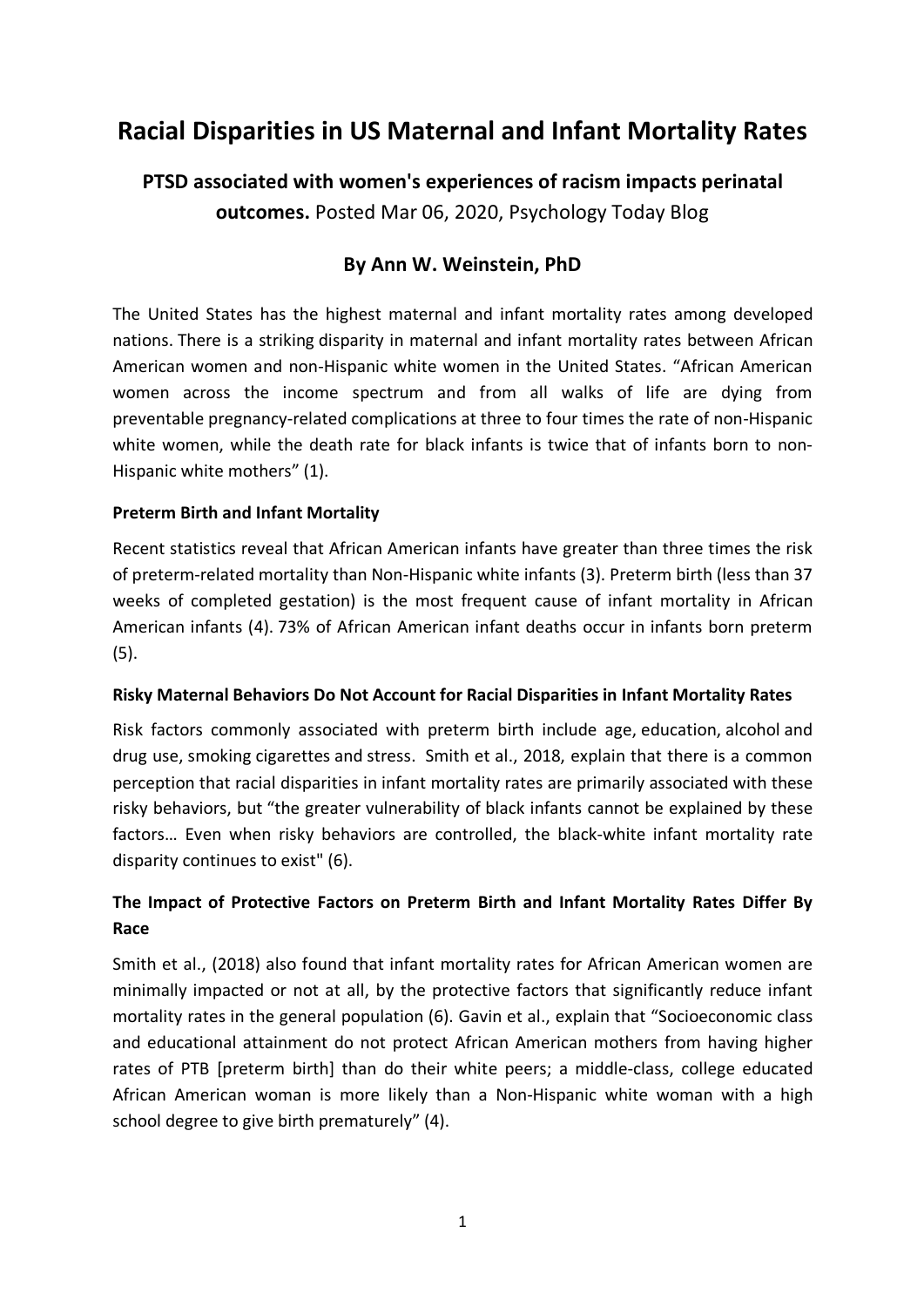A study by Din-Dzietham and Hertz-Picciotto found that postsecondary education improves birth outcomes for white women but not African American women. In addition, at every maternal educational level, infants born to African American mothers had a higher risk of dying than those born to white mothers. "Postsecondary education reduced the risk of death among infants born to white mothers by 20 percent but had zero impact on those born to African American mothers" (7).

#### **The Impact of Education Levels on Maternal Morbidity and Mortality Rates Differ by Race**

The New York City Department of Health and Mental Hygiene conducted a study that found that black non-Latina women with at least one college degree have higher severe maternal morbidity rates than all other women who never graduated high school (8). These findings suggest that for black women, obtaining higher education doesn't necessarily offer protection from or minimize the likelihood of maternal morbidity and mortality.

## **Racial and Gender Discrimination Over the Life Course Contribute to Posttraumatic Stress**

The failure to find an explanation for the disparity in maternal and infant mortality rates associated with traditional prenatal risk factors has led researchers to consider the impact of exposures to other factors that occur over the life course. The experience of racial discrimination is one life course factor which has been shown to increase the risk of preterm birth in African American women. Studies show that women who report experiences of racism may have as much as a threefold increase in the incidence of adverse birth outcomes, including: low birth weight and very low birth weight babies and preterm birth (9), (10). Experiences of racism may also contribute to disparities in maternal mortality rates in the U.S.

The specific mechanisms that connect racial discrimination and preterm birth are being explored. The psychophysiology of posttraumatic stress disorder (PTSD) associated with experiences of racism suffered by African American women and girls may be one mechanism that contributes to their increased risk of preterm birth and the disparities in maternal and infant mortality between African American and Non-Hispanic white women. An additional life course factor that may be associated with posttraumatic stress psychophysiology is the experience of gender discrimination. Incidents of racial and gender discrimination over the life course trigger women's and girls' defense systems evoking experiences of danger and life threat that may contribute to the manifestation of posttraumatic stress symptoms. African American women describe facing the additional stress of needing to protect their children from racism. Concerns over all aspects of their children's safety before, during and after pregnancy and birth may also contribute to adverse pregnancy outcomes.

As described in my previous blog posts (*Experiences of Safety Enhance Prenatal Maternal-Child Health, July 24, 2018; Trauma Informed Care Needed to Address Obstetric Violence, March 31, 2019*) posttraumatic stress symptoms develop in response to overwhelming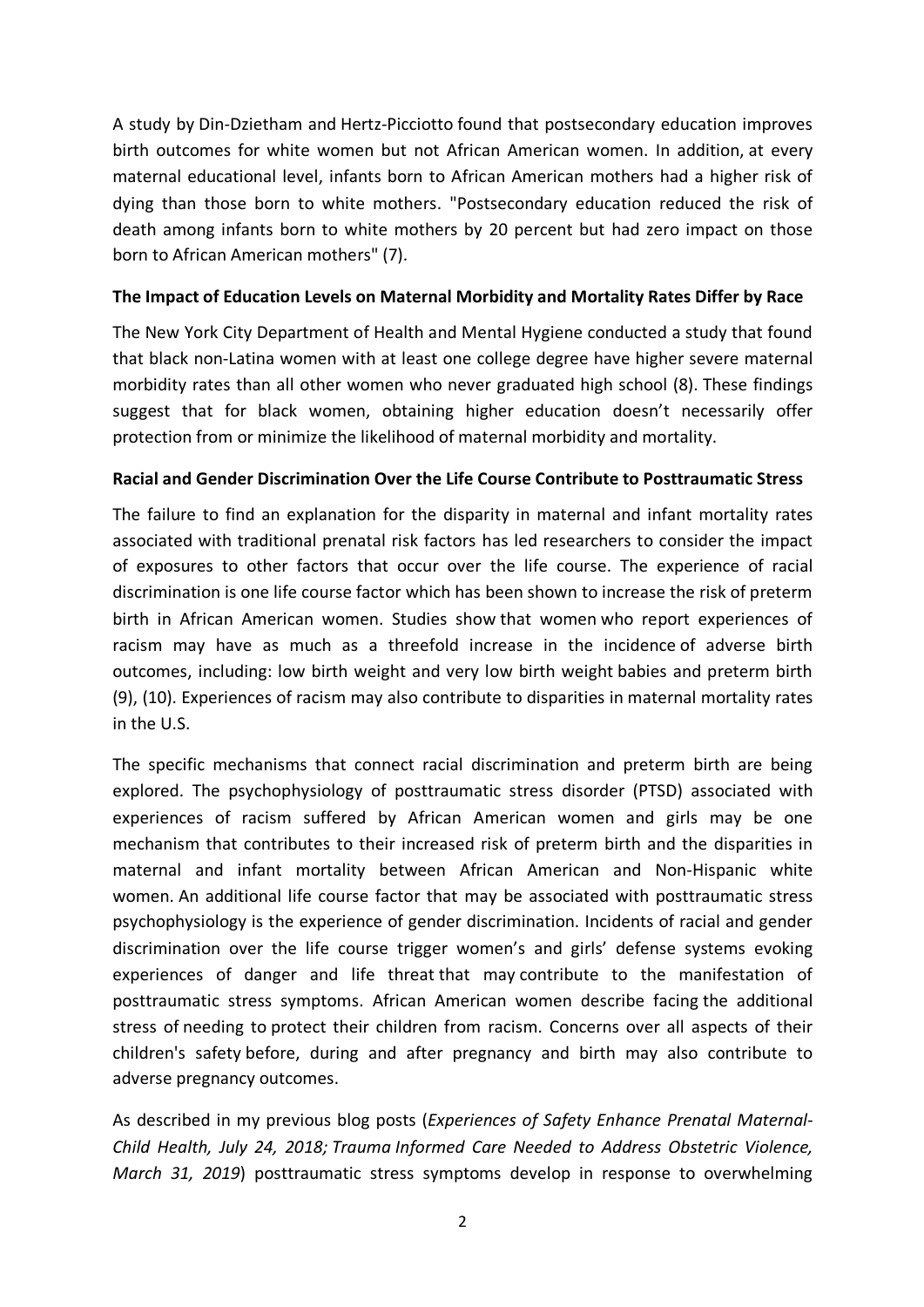experiences. Through the process of neuroception our nervous system rapidly evaluates our internal and external environment for safety, danger or life threat beneath our conscious awareness (11). These defense system responses may be triggered by moral, social, psychological and physical assaults and injuries suffered over the life course (12), including those experiences that are transmitted intergenerationally and epigenetically (13).

#### **Racial Disparities in Rates of Posttraumatic Stress**

African Americans have higher rates of PTSD than other racial/ethnic groups (14). Research shows that the risk of developing PTSD endures throughout the life course for African Americans. Lifetime PTSD rates are highest among African American women and they experience a greater risk of PTSD at an earlier age as compared to Non-Hispanic white women. The risk remains high and extends to a much older age. African American women experience PTSD following trauma at two to three times the rate of African American men (15). The gender difference in susceptibility to PTSD may be in part related to the increased incidence of sexual assault which is associated with one of the highest risks for PTSD (16).

# **Physiological Impacts of Chronic Stress Related to Gendered Racism Increase Pregnancy Risks**

The physiological impacts of perceived racial and gender discrimination increase the pregnancy risks for African American women and are now suspected to contribute significantly to the striking difference in maternal and infant mortality rates between African American women and non-Hispanic white women (24). Racial discrimination results in high levels of chronic stress exposure across the life course and influences physical health outcomes (19). When an individual perceives they have experienced a social stressor such as racial and/or gender discrimination, it may trigger metabolic, cardiovascular and immune systems changes and PTSD symptoms (20). The perception of racial discrimination over the life course has been associated with increased levels of inflammation, systolic and diastolic blood pressure, and stress hormones (21). The pre-pregnancy health impacts of chronic stress exposure contribute to the difference in preterm birth rates and maternal mortality rates between African American women and Non-Hispanic White women (17). Studies demonstrate that active PTSD increases women's odds of suffering spontaneous preterm birth by 35 percent (22).

#### **Historical Trauma Transmitted Over Generations**

Racial discrimination over the life course encompasses the transmission of the intergenerational mass trauma of slavery and Jim Crow policies. The epigenetic impacts of these experiences on individuals are carried from one generation to the next. Epigenetics research demonstrates how the activity of genes is altered by interactions between the genes and the environment. Historical trauma theory elaborates on how "the psychological and emotional consequences of slavery, such as PTSD, are transmitted to subsequent generations through biological, environmental and social pathways. Vicarious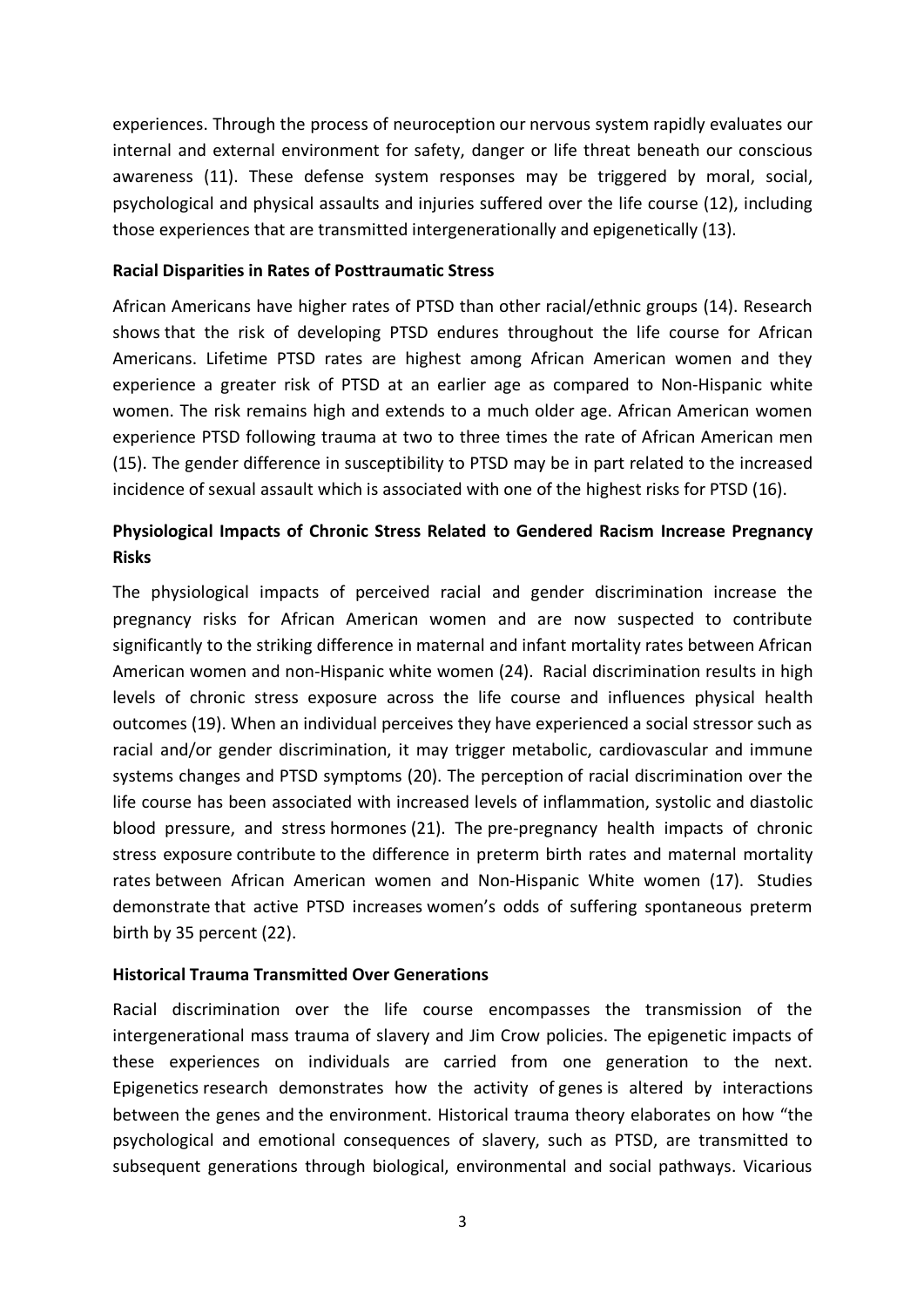traumatization ensues not only by means of collective memory, storytelling and oral traditions, but also becomes 'embodied' in the offspring of subsequent generations by epigenetic and genetic mechanisms" (4).

#### **Medical and Obstetric Racism Past and Present**

Experiences of racism in health care settings in the present, resonate with past imprints of trauma resulting from reproductive violence experienced by generations of African American women and girls over 246 years of slavery. As described by Davis, (2018), obstetric racism "includes but is not limited to, critical lapses in diagnosis; being neglectful, dismissive, or disrespectful; causing pain; and engaging in medical abuse through coercion to perform procedures without consent." Davis elaborates, "obstetric racism is not new, but rather, it is entangled with histories that shadow contemporary expressions of medical racism deployed on Black women's bodies. The way that Black women have been demonized, stereotyped, violated and policed in the past, is consistent with contemporary medical interactions and operate as reminders of the past" (23).

Experiences of obstetric racism are likely to trigger African-American women's stress physiology in anticipation of, during and after reproductive experiences negatively impacting maternal and infant outcomes. Davis (2019) comments, "The repertoires of racism exist in the crevices and creases of a conversation, in the space between a comment and a pause. If doctors and nurses give dismissive looks or make a woman feel unworthy, that also constitutes a repertoire of racism. It may involve stereotyping a patient, which can lead to a misdiagnosis, or setting aside a woman's concerns about the fears she has for her health, her newborn's health or the treatment of her partner." (24). p. 203

## **Acknowledging the Role of Racism in Disparities in Maternal and Infant Mortality Rates**

As noted in the report by the Center for American Progress (2019), eliminating disparities in maternal and infant mortality can only be accomplished if African American women and infants are prioritized and inequality and racism within America's structures and institutions are addressed (1).

Davis comments that in order to address medical racism in the medical system that exists today, it is crucial that "medical and health care professionals who have been trained and work in that system be willing to take responsibility for their own behaviors and address biases. They must look racism in the face and question the way that the system within which they work might contribute to racist outcomes, draw from racist discourse or perpetuate racist ideas" (24) p.206.

Acknowledging the experiences of African American women and their developing babies in the medical system is the first step towards identifying and implementing urgently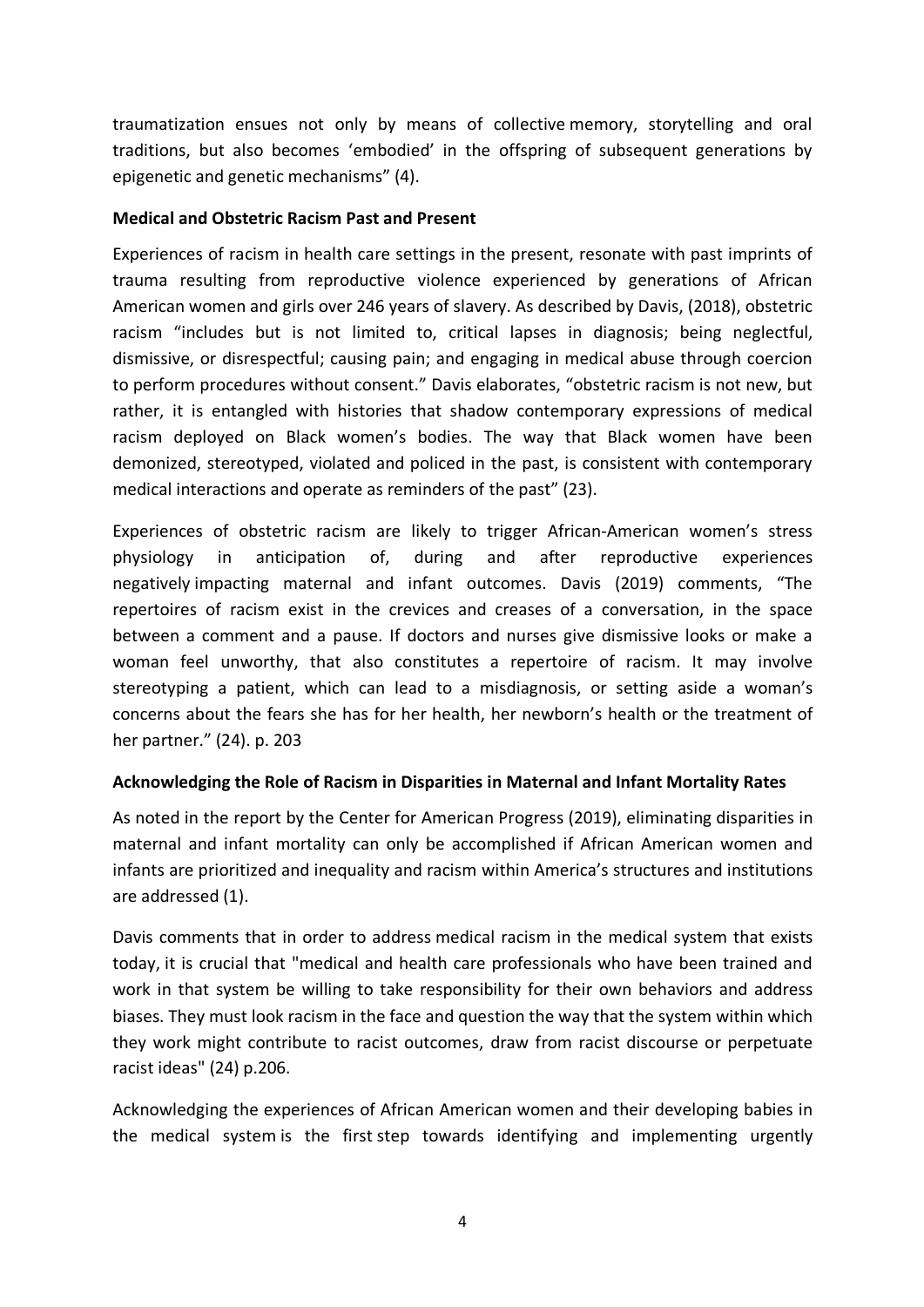needed policy and practice changes that can reduce disparities in maternal and infant mortality rates.

#### **References**

(1) Taylor, J, Novoa, C., Hamm, K, Shilpa, P., 2019, "*Eliminating Racial Disparities in Maternal and Infant Mortality*", Center for American Progress, p.2.

(2) Berry, D. R., & Deleso A. Alford, eds. 2012. *Enslaved Women in America: An Encyclopedia*. Santa Barbara, CA: Greenwood Press.

(3) Mathews, T. J., & MacDorman, M. F. (2013). Infant mortality statistics from the 2010 period linked birth/infant death data set. *National Vital Statistics Reports, 62*(8), 1-26.

(4) Gavin, A. R., Grote, N., Connor, K. O., and Fentress, T. (2011). "Racial discrimination and preterm birth among African American women: The important role of posttraumatic stress disorder. *Journal of Health Disparities Research and Practice, (11)*4, p. 100).

(5) CDC and National Center for Health Statistics 2017, "*User guide to the 2015 Period Linked Birth/Infant Death Public Use File*." Hyattsville, MD: National Center for Health Statistics, 2017

(6) Smith, I. Z., Bentley-Edwards, K. L.. El-Amin, S., & Darity, W. (2018). *Fighting at Birth: Eradicating the Black-White Infant Mortality Gap*. Duke University's Samuel DuBois Cook Center on Social Equity and Insight Center for Community Economic Development.

(7) Din-Dzietham, R., & Hertz-Picciotto, I. (1998). "Infant mortality differences between whites and African Americans: The effect of maternal education". *American Journal of Public Health. 99*(4), 651-656.

(8) New York City Department of Health and Mental Hygiene, Bureau of Maternal, Infant and Reproductive Health, (2016). "*Severe Maternal Morbidity in New York City, 2008-2012*" available at https://www1.nyc.gov/assets/doh/downloads/pdf/data/maternal-morbidity-report-08-12.pdf.

(9) Nuru-Jeter, A., Dominguez, T. P., Hammond, W. P., Leu, J., Skaff, M., Egerter, S., …Braverman, P. (2009). "It's the skin you're in": African American women talk about their experiences of racism. An exploratory study to develop measures of racism for birth outcome studies. *Maternal and Child Health Journal, 13*(1), 29-39. Doi:10.1007/s10995-008-0357-x.

(10) Dominguez, T. P., Dunkel-Schetter, C., Glynn, L. M., & Sandman, C. A. (2008). Racial differences in birth outcomes: The role of general, pregnancy and racism stress. *Health Psychology*, 27(2), 194-203u.

(11) Porges, S. W. (2011). *The Polyvagal Theory: Neurophysiological Foundations of Emotions, Attachment, Communication, Self-Regulation*. New York: W. W. Norton, 178-180.

(12) Bloom, S., & Farragher, B., (2013). *Restoring Sanctuary: A New Operating System for Trauma-Informed Systems of Care.* New York: Oxford University Press.

(13) Weinstein, A. D. (2016). *Prenatal Development and Parents' Lived Experiences: How Early Events Shape Our Psychophysiology and Relationships.* New York: W.W. Norton).